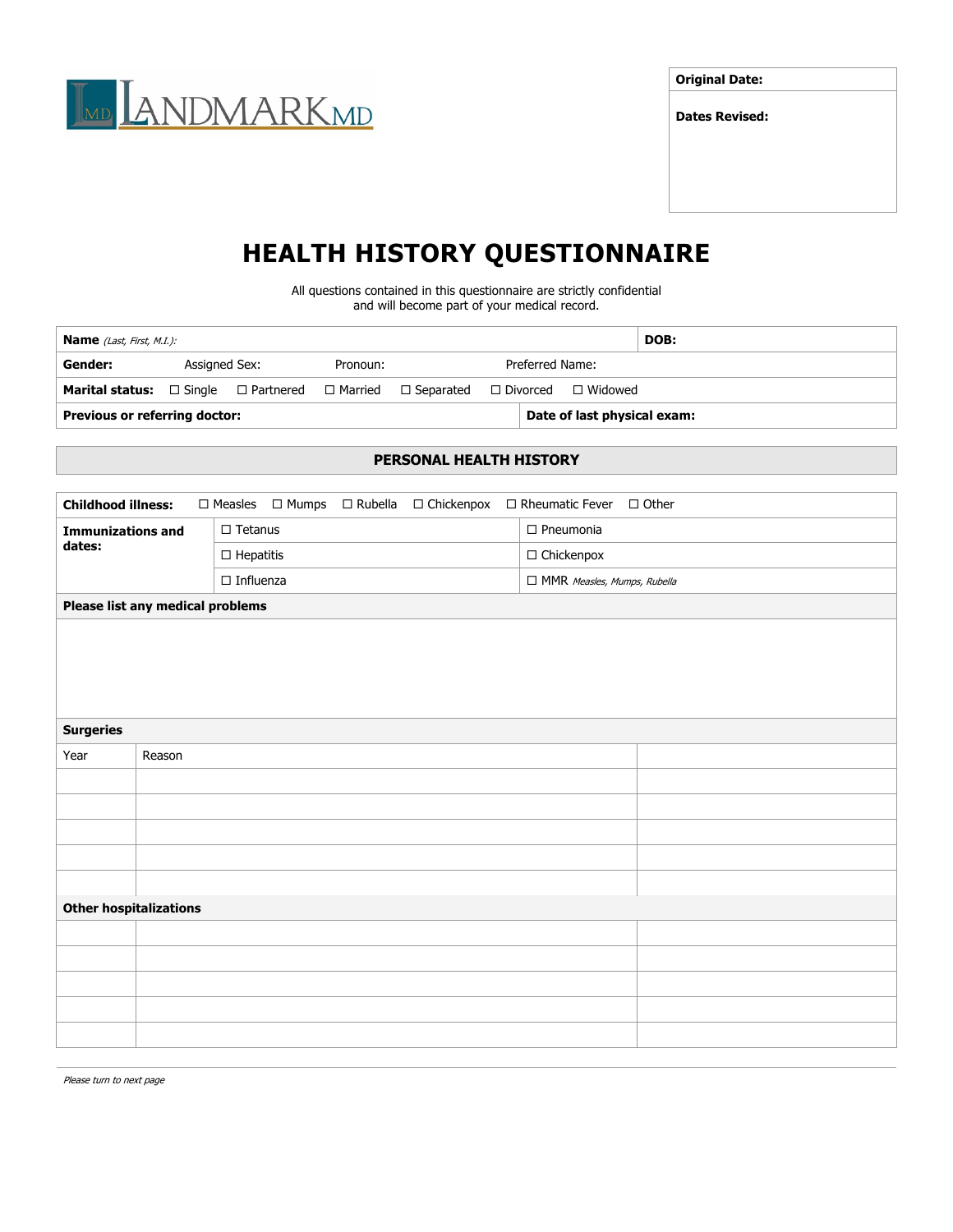| List your prescribed and over-the-counter medications such as vitamins and inhalers |          |                 |  |  |  |  |
|-------------------------------------------------------------------------------------|----------|-----------------|--|--|--|--|
| Name of the Medication                                                              | Strength | Frequency Taken |  |  |  |  |
|                                                                                     |          |                 |  |  |  |  |
|                                                                                     |          |                 |  |  |  |  |
|                                                                                     |          |                 |  |  |  |  |
|                                                                                     |          |                 |  |  |  |  |
|                                                                                     |          |                 |  |  |  |  |
|                                                                                     |          |                 |  |  |  |  |
|                                                                                     |          |                 |  |  |  |  |
|                                                                                     |          |                 |  |  |  |  |
| <b>Allergies</b>                                                                    |          |                 |  |  |  |  |
| Type of Allergy/Medication                                                          | Reaction |                 |  |  |  |  |
|                                                                                     |          |                 |  |  |  |  |
|                                                                                     |          |                 |  |  |  |  |
|                                                                                     |          |                 |  |  |  |  |

## **HEALTH HABITS AND PERSONAL SAFETY**

| ALL OUESTIONS CONTAINED IN THIS OUESTIONNAIRE ARE OPTIONAL AND WILL BE KEPT STRICTLY CONFIDENTIAL. |                                                                                               |                                                         |               |               |        |                       |        |           |  |  |
|----------------------------------------------------------------------------------------------------|-----------------------------------------------------------------------------------------------|---------------------------------------------------------|---------------|---------------|--------|-----------------------|--------|-----------|--|--|
| <b>Exercise</b>                                                                                    |                                                                                               | $\Box$ Sedentary (No exercise)                          |               |               |        |                       |        |           |  |  |
|                                                                                                    | $\Box$ Mild exercise (i.e., climb stairs, walk 3 blocks, golf)                                |                                                         |               |               |        |                       |        |           |  |  |
|                                                                                                    | $\Box$ Occasional vigorous exercise (i.e., work or recreation, less than 4x/week for 30 min.) |                                                         |               |               |        |                       |        |           |  |  |
|                                                                                                    | $\Box$ Regular vigorous exercise (i.e., work or recreation 4x/week for 30 minutes)            |                                                         |               |               |        |                       |        |           |  |  |
| <b>Diet</b>                                                                                        | Are you dieting?                                                                              |                                                         |               |               | □      | Yes                   | $\Box$ | No        |  |  |
|                                                                                                    |                                                                                               | If yes, are you on a physician prescribed medical diet? |               |               | $\Box$ | Yes                   | □      | No        |  |  |
|                                                                                                    | # of meals you eat in an average day?                                                         |                                                         |               |               |        |                       |        |           |  |  |
|                                                                                                    | Rank salt intake                                                                              | $\Box$ Hi                                               | $\square$ Med | $\square$ Low |        |                       |        |           |  |  |
|                                                                                                    | Rank fat intake                                                                               | $\Box$ Hi                                               | $\square$ Med | $\square$ Low |        |                       |        |           |  |  |
| <b>Caffeine</b>                                                                                    | $\Box$ None<br>$\Box$ Coffee<br>$\square$ Tea<br>□ Carbonated Soda                            |                                                         |               |               |        |                       |        |           |  |  |
|                                                                                                    | # of cups/cans per day?                                                                       |                                                         |               |               |        |                       |        |           |  |  |
| <b>Alcohol</b>                                                                                     | Do you drink alcohol?                                                                         |                                                         |               |               | $\Box$ | Yes                   | $\Box$ | <b>No</b> |  |  |
|                                                                                                    | If yes, what kind?                                                                            |                                                         |               |               |        |                       |        |           |  |  |
|                                                                                                    | How many drinks per week?                                                                     |                                                         |               |               |        |                       |        |           |  |  |
|                                                                                                    | Are you concerned about the amount you drink?                                                 |                                                         |               |               | $\Box$ | Yes                   | $\Box$ | <b>No</b> |  |  |
|                                                                                                    | Have you considered stopping?                                                                 |                                                         |               |               | □      | Yes                   | $\Box$ | <b>No</b> |  |  |
|                                                                                                    | Have you ever experienced blackouts?                                                          |                                                         |               |               | □      | Yes                   | $\Box$ | <b>No</b> |  |  |
|                                                                                                    | Are you prone to "binge" drinking?                                                            |                                                         |               |               |        | Yes                   | $\Box$ | No.       |  |  |
|                                                                                                    | Do you drive after drinking?                                                                  |                                                         |               |               | □      | Yes                   | $\Box$ | No        |  |  |
| <b>Tobacco</b>                                                                                     | Do you use tobacco?                                                                           |                                                         |               |               | $\Box$ | Yes                   | $\Box$ | <b>No</b> |  |  |
|                                                                                                    | $\Box$ Cigarettes - pks./day                                                                  | $\Box$ Chew - #/day<br>$\Box$ Pipe - #/day              |               |               |        | $\Box$ Cigars - #/day |        |           |  |  |
|                                                                                                    | $\Box$ # of years                                                                             | $\Box$ Or year quit                                     |               |               |        |                       |        |           |  |  |
| <b>Drugs</b>                                                                                       | Do you currently use recreational or street drugs?                                            |                                                         |               |               | $\Box$ | Yes                   | $\Box$ | No        |  |  |
|                                                                                                    | Have you ever given yourself street drugs with a needle?                                      |                                                         |               |               |        | Yes                   | □.     | <b>No</b> |  |  |